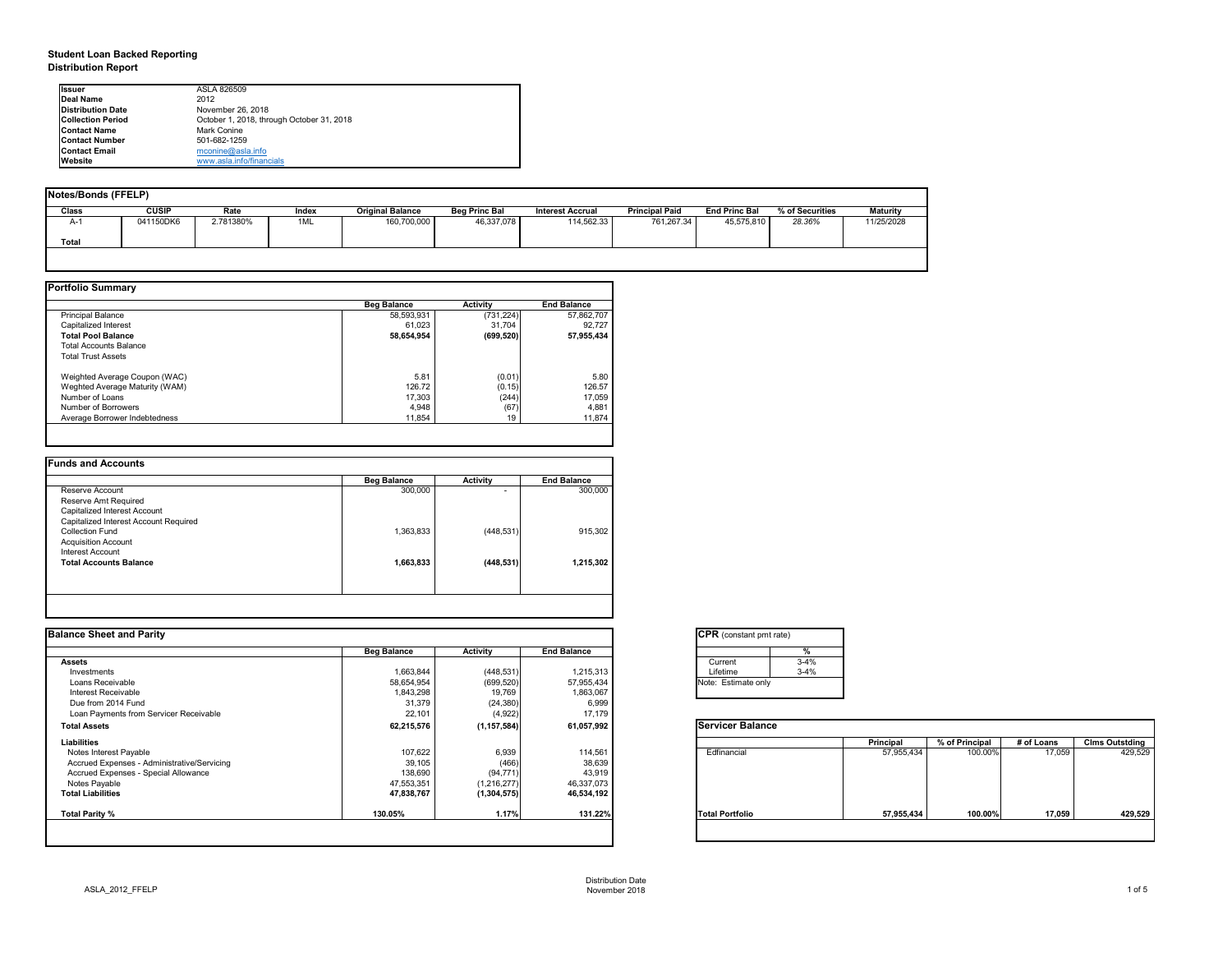### **Student Loan Backed Reporting Distribution Report**

|                           | # of Loans       |               | Principal        |               | % of Principal   |               | <b>WAC</b>       |               | <b>WARM</b>      |               |
|---------------------------|------------------|---------------|------------------|---------------|------------------|---------------|------------------|---------------|------------------|---------------|
|                           | <b>Beginning</b> | <b>Ending</b> | <b>Beginning</b> | <b>Ending</b> | <b>Beginning</b> | <b>Ending</b> | <b>Beginning</b> | <b>Ending</b> | <b>Beginning</b> | <b>Ending</b> |
| In School                 | 26               | 28            | 108,154          | 128,654       | 0.18%            | 0.22%         | 6.21             | 6.31          | 118.54           | 118.77        |
| Grace                     | 27               | 25            | 93,030           | 72,530        | 0.16%            | 0.13%         | 5.86             | 5.60          | 116.48           | 115.62        |
| Repayment                 |                  |               |                  |               |                  |               |                  |               |                  |               |
| Current                   | 11,149           | 10,975        | 35,590,390       | 34,749,404    | 60.68%           | 59.96%        | 5.96             | 5.98          | 136.03           | 135.42        |
| 31-60 Days Delinquent     | 533              | 535           | 2,124,941        | 2,242,889     | 3.62%            | 3.87%         | 5.97             | 5.88          | 124.87           | 130.34        |
| 61-90 Days Delinquent     | 417              | 333           | 1,630,471        | 1,346,034     | 2.78%            | 2.32%         | 6.00             | 5.98          | 137.54           | 129.96        |
| 91-120 Days Delingent     | 253              | 297           | 1,003,143        | 1,158,811     | 1.71%            | 2.00%         | 6.02             | 6.06          | 119.49           | 129.89        |
| 121-180 Days Delinquent   | 465              | 405           | 1,744,758        | 1,566,129     | 2.97%            | 2.70%         | 6.14             | 5.99          | 110.25           | 124.35        |
| 181-270 Days Delinquent   | 380              | 448           | 1,500,161        | 1,734,961     | 2.56%            | 2.99%         | 6.06             | 6.13          | 120.18           | 108.11        |
| 271+ Days Delinquent      | 133              | 138           | 473,008          | 493,266       | 0.81%            | 0.85%         | 6.06             | 6.09          | 95.91            | 116.06        |
| <b>Total Repayment</b>    | 13,330           | 13,131        | 44,066,872       | 43,291,494    | 75.13%           | 74.70%        | 5.97             | 5.98          | 133.18           | 133.12        |
| Forbearance               | 1,887            | 1,974         | 7,227,577        | 7,765,471     | 12.32%           | 13.40%        | 6.05             | 5.99          | 120.40           | 122.73        |
| Deferment                 | 1,923            | 1,798         | 6,775,908        | 6,288,980     | 11.55%           | 10.85%        | 5.96             | 5.93          | 124.29           | 122.60        |
| <b>Claims in Progress</b> | 108              | 103           | 374,272          | 408,305       | 0.64%            | 0.70%         | 5.71             | 6.03          | 107.40           | 111.43        |
| <b>Claims Denied</b>      |                  |               | 9,142            |               | 0.02%            |               | 6.80             |               | 113.00           |               |
| <b>Total Portfolio</b>    | 17,303           | 17,059        | 58,654,954       | 57,955,434    | 100.00%          | 100.00%       | 5.98             | 5.98          | 130.36           | 130.38        |

|                                     | # of Loans       |               | <b>Principal</b> |               | % of Principal |               | <b>WAC</b>       |        | <b>WARM</b>      |               |
|-------------------------------------|------------------|---------------|------------------|---------------|----------------|---------------|------------------|--------|------------------|---------------|
|                                     | <b>Beginning</b> | <b>Ending</b> | <b>Beginning</b> | <b>Ending</b> | Beginning      | <b>Ending</b> | <b>Beginning</b> | Ending | <b>Beginning</b> | <b>Ending</b> |
| Current                             | 11,149           | 10,975        | 35,590,390       | 34,749,404    | 80.76%         | 80.27%        | 5.96             | 5.98   | 136.03           | 135.42        |
| 31-60 Days Delinquent               | 533              | 535           | 2,124,941        | 2,242,889     | 4.82%          | 5.18%         | 5.97             | 5.88   | 124.87           | 130.34        |
| 61-90 Days Delinquent               | 417              | 333           | 1,630,471        | 1,346,034     | 3.70%          | 3.11%         | 6.00             | 5.98   | 137.54           | 129.96        |
| 91-120 Days Delinqent               | 253              | 297           | 1,003,143        | l,158,811     | 2.28%          | 2.68%         | 6.02             | 6.06   | 119.49           | 129.89        |
| 121-180 Days Delinquent             | 465              | 405           | 1,744,758        | 1,566,129     | 3.96%          | 3.62%         | 6.14             | 5.99   | 110.25           | 124.35        |
| 181-270 Days Delinquent             | 380              | 448           | 1,500,161        | 1,734,961     | 3.40%          | 4.01%         | 6.06             | 6.13   | 120.18           | 108.11        |
| 271+ Days Delinquent                | 133              | 138           | 473,008          | 493,266       | 1.07%          | 1.14%         | 6.06             | 6.09   | 95.91            | 116.06        |
| <b>Total Portfolio in Repayment</b> | 13,330           | 13,131        | 44,066,872       | 43,291,494    | 100.00%        | 100.00%       | 5.97             | 5.98   | 133.18           | 133.12        |

| <b>Portfolio by Loan Type</b>         |                  |               |                  |               |                  |                |                  |        |                  |               |
|---------------------------------------|------------------|---------------|------------------|---------------|------------------|----------------|------------------|--------|------------------|---------------|
|                                       | # of Loans       |               | <b>Principal</b> |               |                  | % of Principal | <b>WAC</b>       |        | <b>WARM</b>      |               |
|                                       | <b>Beginning</b> | <b>Ending</b> | <b>Beginning</b> | <b>Ending</b> | <b>Beginning</b> | <b>Ending</b>  | <b>Beginning</b> | Ending | <b>Beginning</b> | <b>Ending</b> |
| <b>Subsidized Consolidation Loans</b> |                  |               |                  |               |                  |                |                  |        |                  |               |
| Unsubsidized Consolidation Loans      |                  |               |                  |               |                  |                |                  |        |                  |               |
| <b>Subsidized Stafford Loans</b>      | 9,771            | 9,627         | 26,647,769       | 26,302,765    | 45.43%           | 45.38%         | 5.87             | 5.87   | 121.66           | 121.51        |
| Unsubsidized Stafford Loans           | 7,271            | 7,178         | 30,484,635       | 30,144,481    | 51.97%           | 52.01%         | 5.96             | 5.96   | 138.69           | 138.89        |
| PLUS/GradPLUS Loans                   | 261              | 254           | 1,522,550        | 1,508,188     | 2.60%            | 2.60%          | 8.15             | 8.15   | 115.79           | 115.13        |
| SLS Loans                             |                  |               |                  |               |                  |                |                  |        |                  |               |
| <b>Total Portfolio</b>                | 17,303           | 17,059        | 58,654,954       | 57,955,434    | 100.00%          | 100.00%        | 5.98             | 5.98   | 130.36           | 130.38        |

|                                            |                  | # of Loans    |                  | <b>Principal</b> |                  | % of Principal |                  | <b>WAC</b>    |                  | <b>WARM</b>   |  |
|--------------------------------------------|------------------|---------------|------------------|------------------|------------------|----------------|------------------|---------------|------------------|---------------|--|
|                                            | <b>Beginning</b> | <b>Ending</b> | <b>Beginning</b> | <b>Ending</b>    | <b>Beginning</b> | <b>Ending</b>  | <b>Beginning</b> | <b>Ending</b> | <b>Beginning</b> | <b>Ending</b> |  |
| Graduate / 4-Year Loans                    | 13,315           | 13,123        | 46,803,446       | 46,212,336       | 79.79%           | 79.74%         | 5.98             | 5.98          | 130.18           | 130.14        |  |
| 2-Year Loans                               | 3,700            | 3,656         | 11,166,013       | 11,072,192       | 19.04%           | 19.10%         | 5.99             | 5.99          | 131.51           | 131.78        |  |
| Proprietary / Technical / Vocational Loans | 288              | 280           | 685,495          | 670,906          | 1.17%            | 1.16%          | 5.92             | 5.91          | 123.78           | 124.31        |  |
| Unknown (Consolidation) Loans              |                  |               |                  |                  |                  |                |                  |               |                  |               |  |
| Other Loans                                |                  |               |                  |                  |                  |                |                  |               |                  |               |  |
| <b>Total Portfolio</b>                     | 17,303           | 17,059        | 58,654,954       | 57,955,434       | 100.00%          | 100.00%        | 5.98             | 5.98          | 130.36           | 130.38        |  |

|                        |                  | # of Loans    |                  |               | % of Principal   |               |
|------------------------|------------------|---------------|------------------|---------------|------------------|---------------|
|                        | <b>Beginning</b> | <b>Ending</b> | <b>Beginning</b> | <b>Ending</b> | <b>Beginning</b> | <b>Ending</b> |
| Fixed Loans            | 10,112           | 9,976         | 39,003,423       | 38,557,244    | 66.50%           | 66.53%        |
| Variable Loans         | 7,191            | 7,083         | 19,651,531       | 19,398,190    | 33.50%           | 33.47%        |
| T-Bill Loans           | 7,191            | 7,083         | 19,651,531       | 19,398,190    | 33.50%           | 33.47%        |
| <b>CMT Loans</b>       |                  |               |                  |               |                  |               |
| <b>Total Portfolio</b> | 17,303           | 17,059        | 58,654,954       | 57,955,434    | 100.00%          | 100.00%       |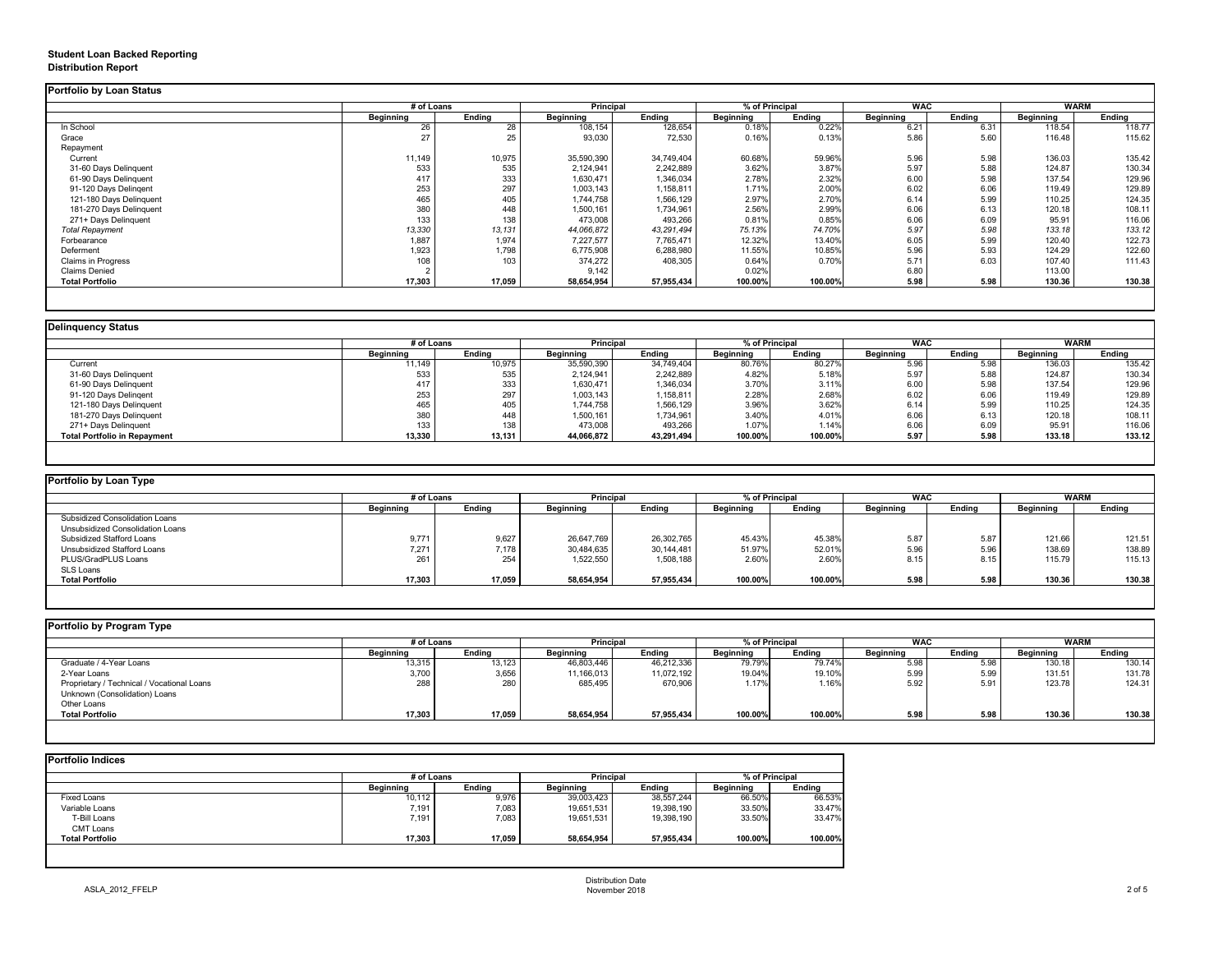**Distribution Date** November 26, 2018<br> **Collection Period** Content October 1, 2018, through October October 1, 2018, through October 31, 2018

# **Collection Activity**

| <b>Collection Account</b>                                                                    | as of 10/31/2018 |
|----------------------------------------------------------------------------------------------|------------------|
| Beginning Balance - October 1, 2018                                                          | 1,363,833        |
| <b>Collection Amount Received</b>                                                            | 911,677          |
| Recoveries                                                                                   |                  |
| Reserve Account                                                                              |                  |
| <b>Excess of Required Reserve Account</b>                                                    |                  |
| Interest on Investment Earnings                                                              | 3,625            |
| Capitalized Interest Account (after a stepdown or release date)                              |                  |
| <b>Acquisition Account</b>                                                                   |                  |
| <b>Payments from Guarantor</b>                                                               |                  |
| Transfer from 2010 Collection Fund for correction of error                                   |                  |
| <b>Required Repurchases</b>                                                                  |                  |
| Special Allowance Payable to Department of Education                                         |                  |
| <b>Consolidation Rebate Fees</b>                                                             |                  |
| Rating Agency Surveillance Fees                                                              |                  |
| Principal payments, interest payments, administration fees, servicing fees, and trustee fees | (1,363,833)      |
| Other Amounts Received in Collection                                                         |                  |
| <b>Total Available Funds</b>                                                                 | 915,302          |

| <b>Fees Due for Current Period</b> | as of 10/31/2018 |
|------------------------------------|------------------|
| Indenture Trustee Fees             | 833.33           |
| <b>Servicing Fees</b>              | 33,809           |
| <b>Administration Fees</b>         | 4,830            |
| Late Fees                          |                  |
| <b>Other Fees</b>                  |                  |
| <b>Total Fees</b>                  | 39,472.33        |

| Cumulative Default Rate                                                                             | as of 10/31/2018 |
|-----------------------------------------------------------------------------------------------------|------------------|
| Current Period Defaults (\$)                                                                        | 206,212.76       |
| Cumulative Defaults (\$)                                                                            | 40,251,142.97    |
| Cumulative Default (% of original pool balance)                                                     | 25.07%           |
| Cumulative Default (% of cumulative entered repayment balance) <sup>a</sup>                         | 69.69%           |
| Current Period Payments (Recoveries) from Guarantor (\$)                                            | 183,540.63       |
| Current Period Borrower Recoveries (\$)                                                             | n/a              |
| Cumulative Recoveries $(\$)^b$                                                                      | \$37,594,031.81  |
| Cumulative Recovery Rate (%)                                                                        | 93.40%           |
| Cumulative Net Loss Rate (%)                                                                        | 1.65%            |
| Servicer Reject Rate (FFELP) (%)                                                                    |                  |
| Cumulative Servicer Reject Rate (FFELP) (%)                                                         |                  |
| Repayment balance includes all repayment loans with the exception of balances in claim status<br>a) |                  |
| Cumulative Recoveries includes 97% of claims in progress balances<br>b)                             |                  |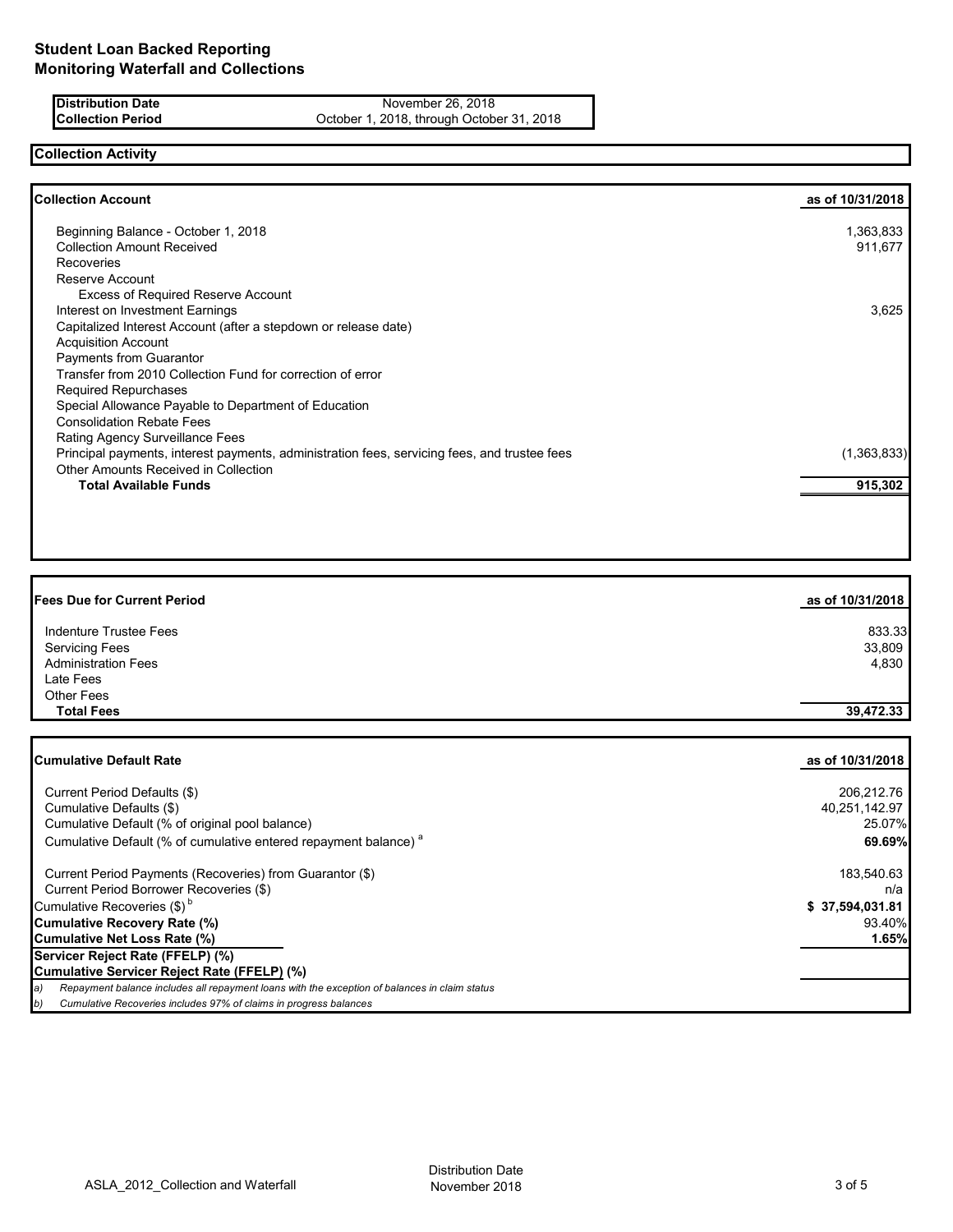## **Waterfall Activity**

| <b>Waterfall for Distribution</b>                                                         | <b>Amount Due</b> | <b>Amount Remaining</b> |
|-------------------------------------------------------------------------------------------|-------------------|-------------------------|
| <b>Total Available Funds</b>                                                              |                   | 915,302                 |
| <b>First: Payments under any Joint Sharing Agreement</b>                                  |                   |                         |
| <b>Second: Trustee Fees</b>                                                               | 833.33            | 914,468                 |
| Third: Servicing Fees and Backup Servicing Fees                                           | 33,809.00         | 880,659                 |
| <b>Fourth: Administration Fees</b>                                                        | 4,830.00          | 875,829                 |
| <b>Fifth: Noteholder Interest</b>                                                         | 114,562.33        | 761,267                 |
| Sixth: Reinstate the balance of the Reserve Fund up to the Specified Reserve Fund Balance |                   |                         |
| Seventh: Noteholder Principal, until paid in full                                         | 761,267.34        | (0)                     |
|                                                                                           |                   |                         |

| <b>Principal and Interest Distributions</b> | <b>Class A-1</b> |
|---------------------------------------------|------------------|
|                                             |                  |
| Monthly Interest Due                        | 114,562.33       |
| Monthly Interest Paid                       | 114,562.33       |
| Interest Shortfall                          |                  |
| Interest Carryover Due                      |                  |
| Interest Carryover Paid                     |                  |
| Interest Carryover                          |                  |
| Monthly Principal Distribution Amount       | 761,267.34       |
| <b>Monthly Principal Paid</b>               | 761,267.34       |
| Shortfall                                   |                  |
| <b>Total Distribution Amount</b>            | 875,829.67       |
|                                             |                  |
|                                             |                  |